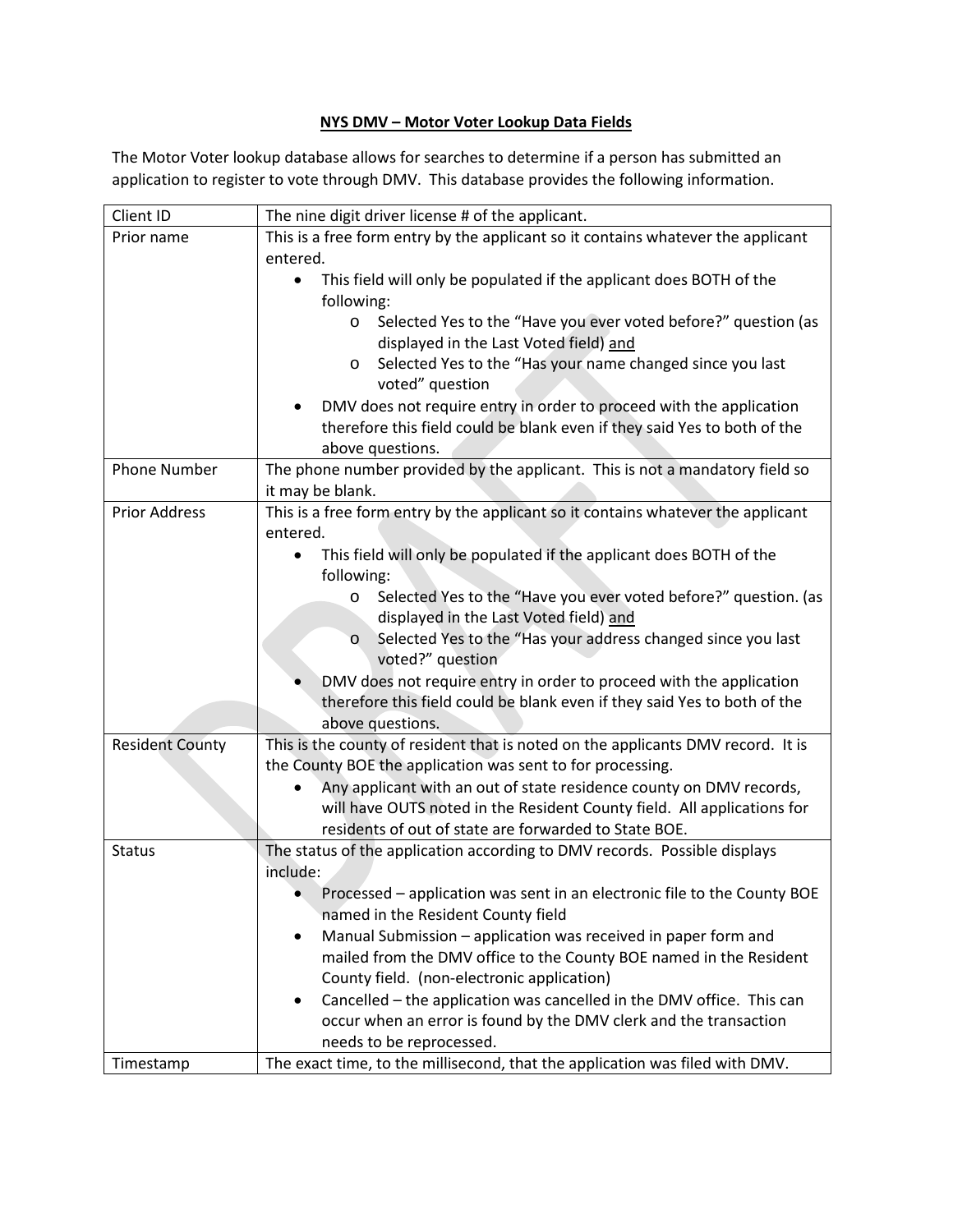All of the following fields are aligned with the information the customer is asked when electronically, meaning it was done online or by using the electronic device at the DMV offices, submitting an application to register to vote through DMV. All of the following fields will be blank if the Status is Manual Submission because they are not done electronically, those applications were received in paper form.

| Citizen Code     | The applicant's selection to answer the question "Are you a citizen of the           |
|------------------|--------------------------------------------------------------------------------------|
|                  | United States?" The choices are Yes or No. You will always see a Y for Yes           |
|                  | because DMV stops the application process if a person selects No.                    |
| Age Code         | The applicant's selection to answer the question "Will you be 18 years of age or     |
|                  | older on or before Election Day?" The choices are Yes or No, and the possible        |
|                  | displays in this field are Y or N.                                                   |
| Last Voted       | The applicant's selection to answer the question "Have you voted before?"            |
|                  | The choices are Yes or No, and the possible displays in this field are Y or N.       |
| Last Voted Year  | The applicant's entry to answer the question "In what year?" This field will only    |
|                  | be populated if the applicant selected yes to the Last Voted question. This is a     |
|                  | free form entry by the applicant so it can contain any four numbers. DMV also        |
|                  | does not require entry so it could be blank even if the applicant did say yes to     |
|                  | the Last Voted question.                                                             |
| Last Vote County | The applicant's entry to answer the question "Your previous state or New York        |
|                  | County was?" This field will only be populated if the applicant selected yes to      |
|                  | the Last Voted question. This is a drop down selections of all states in the US      |
|                  | and if NY is selected, a list of all Counties in NYS is provided for selection. DMV  |
|                  | does not require a selection and the applicant cannot proceed without                |
|                  | selection.                                                                           |
| Party Code       | The applicant's party selection. A selection is required.                            |
| Party Write In   | If the applicant selected "OTHER" in the Party Code field, they are permitted to     |
|                  | free form write in their party selection. No entry is required even if they          |
|                  | selected OTHER in the party code field.                                              |
| Attested         | The applicant is required to agree or disagree to DMV wording that by agreeing       |
|                  | it is the legal equivalent to having placed their handwritten signature on the       |
|                  | submitted document. They must also agree to permit DMV to send the BOE               |
|                  | their signature DMV has on file for them. The display options for this field are Y   |
|                  | or N. If they did not agree, N will show in the field and no signature will be sent  |
|                  | by DMV.                                                                              |
| Affidavit        | The applicant is required to agree or disagree to standard BOE wording that: "I      |
|                  | am a citizen of the United States, I will have lived in the county, city, or village |
|                  | for at least 30 days before the elections, I meet all requirements to register to    |
|                  | vote in New York State" (The same wording seen on the paper voter                    |
|                  | registration forms the BOE produces.) The display options for this field are Y or    |
|                  | N. If they did not agree, N will show in the field and no signature will be sent by  |
|                  | DMV.                                                                                 |
| Image Num        | Internal DMV codes used to grab the signature from our files. Sometimes not          |
| Doc Num          | populated.                                                                           |
| <b>Ref Num</b>   |                                                                                      |

The following fields note where the application was filed and are used for DMV audit purposes.